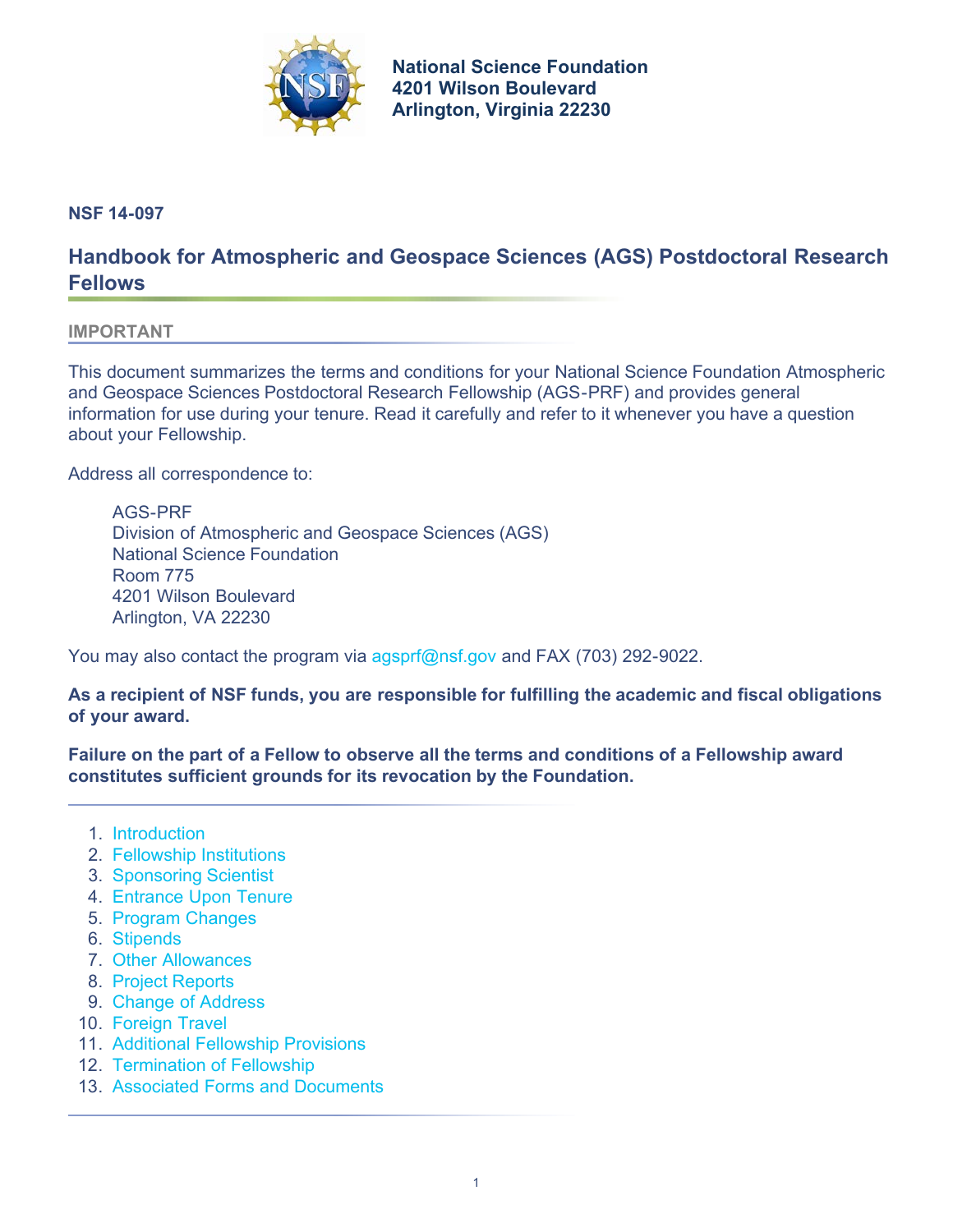# **1. INTRODUCTION**

Your National Science Foundation Atmospheric and Geospace Sciences Postdoctoral Research Fellowship (AGS-PRF) has been awarded by the National Science Foundation in recognition of your accomplishments to date, and with the hope that your Fellowship experience will enhance your development as a scientist and enable you to further contribute to the scientific and educational efforts of the United States. Upon acceptance of an award under this program, the Foundation will issue an award notice based on the information submitted in your Fellowship application.

# <span id="page-1-0"></span>**2. FELLOWSHIP INSTITUTION**

A Fellow must, by law, affiliate with an appropriate institution during the entire Fellowship Tenure as described in the AGS-PRF Program Announcement [NSF 14-509,](http://www.nsf.gov/publications/pub_summ.jsp?ods_key=nsf14509) and is responsible for making all arrangements for such affiliation with the Fellowship Institution. A clear relationship should be established with the chosen institution before beginning tenure, thus assuring both the Fellow and the Foundation that it will be possible to carry out the program for which the Fellowship was awarded.

If it becomes necessary or desirable to seek affiliation with an institution other than the one listed in the application, the Fellow must request **in writing** permission from the Foundation, stating the reasons for the proposed change and explaining the appropriateness of the new institution for the proposed plan for research and education ([See Section 5 of this document for more details\)](#page-2-0).

This must be done **before** final arrangements with the new institution are completed. A fellow may not enter on tenure until the National Science Foundation approves all changes, including the new sponsoring scientist.

## <span id="page-1-1"></span>**3. SPONSORING SCIENTIST**

Each Postdoctoral Fellow will arrange for a staff member at the Fellowship Institution(s) to serve as sponsoring scientist. Usually this individual will be a professor or staff scientist with whom you will be working closely in your Fellowship program. It is hoped that this advisor will assist in the planning and initiation of your program of research, and will advise and mentor you as described in the institution's Letter of Commitment submitted as part of your proposal. The sponsoring scientist will be the institutional representative responsible for your activities during tenure.

**Starting and Termination Certificates** used in connection with the Fellowship should be signed by the sponsoring scientist, or if absent, by an appropriate official of the institution.

Any questions relating to your status at the Fellowship Institution(s) which the sponsoring scientist A cannot answer should be referred for resolution to other appropriate officials within the Fellowship Institution(s), such as a department chair, dean of the graduate school, or a designated institutional A representative. As with the host organization, a change in sponsoring scientist requires an email request to and approval from the cognizant NSF Program Officer.

## <span id="page-1-2"></span>**4. ENTRANCE UPON TENURE**

A Postdoctoral Fellow must begin Fellowship activities within 12 months of receiving the award. Any awardee unable to begin tenure within this specified time period is expected to decline the Fellowship. This declination will not prejudice any future application.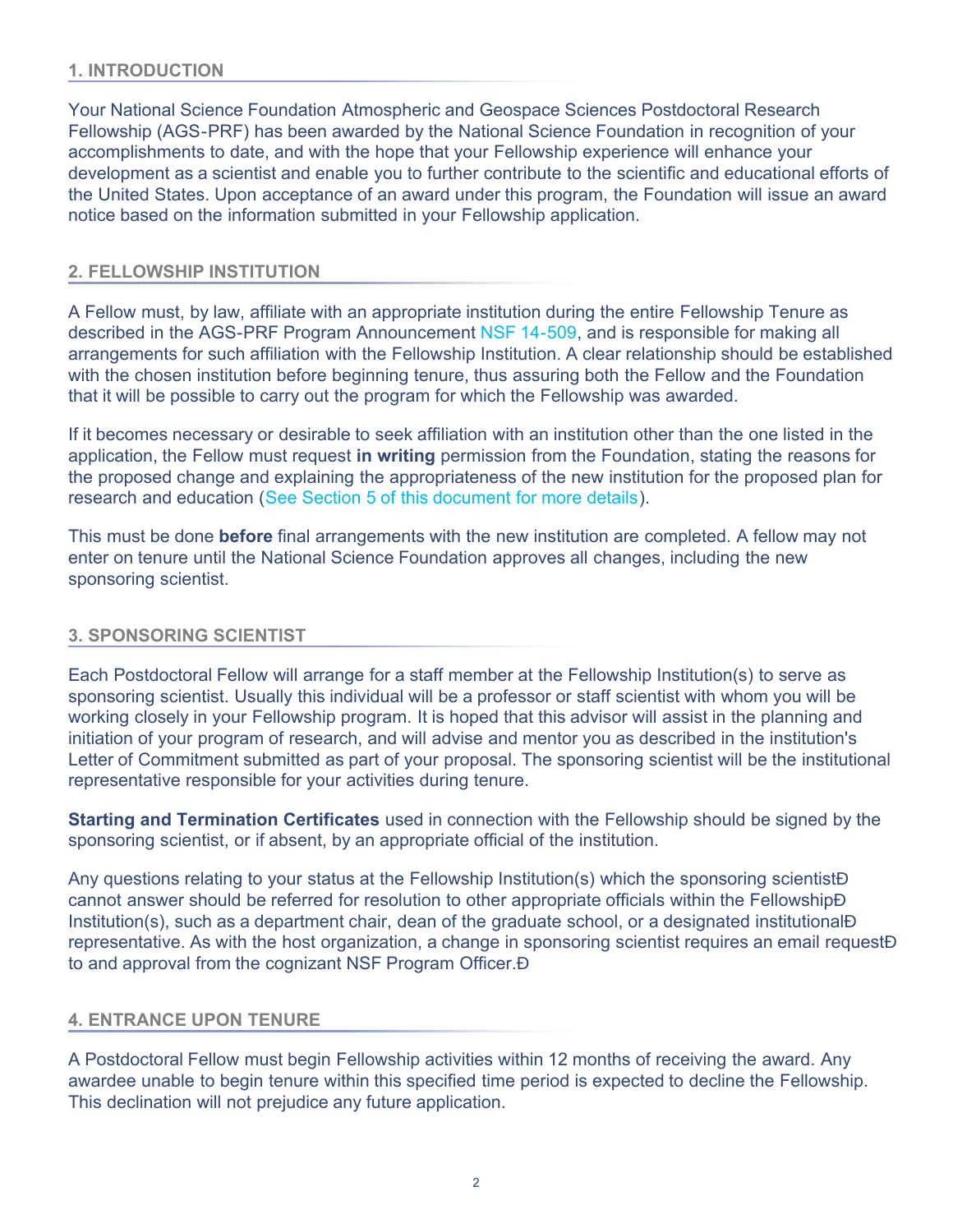Before a Fellow may enter upon tenure of a Postdoctoral Fellowship, NSF must have on record the dateA (month and year) on which the Ph.D. was awarded. If the Ph.D. is not awarded prior to the starting date of tenure, the awardee must submit evidence that all the requirements for the degree have been completed. A certification form for this purpose will be provided by the cognizant NSF Program Officer. A

A set of **starting materials**, including a Fellowship Starting Certificate, NSF Form 349 (06/2009) Fellowship Termination Certificate, NSF Form 453 (06/2009) will be made available to you after issuanceA of the award notice.

Fellowship tenure starts on the date a Fellow begins Fellowship activities (must be the first day of the month; e.g., January 1) and terminates on the date Fellowship activities are completed at the Fellowship Institution, as indicated on the Starting and Termination Certificates. **Both the Starting and the Termination Certificates must be signed by the sponsoring scientist or by an appropriate official of the institution.** This is a requirement which the Foundation must ask Fellows to fulfill in order to A comply with governmental accounting regulations. If a Fellow interrupts tenure or affiliates with more than one institution, Starting and Termination Certificates are required for each portion of tenure. *Stipend payments will not be authorized until a Starting Certificate has been received by the Foundation*.

# <span id="page-2-0"></span>**5. PROGRAM CHANGES**

Any major change in the program of research or education from that proposed at the time of application, and any change in tenure, or in the institution(s) with which a Fellow is associated, must be requested in  $\hat{A}$ writing and receive the **prior** written approval of the National Science Foundation. Before completion of the first year of Fellowship tenure, changes in the Fellowship Institution will be approved only under unusual circumstances. Since the likely impact of both the sponsoring scientist and the Fellowship Institution on the professional development of the Fellow was an important factor in the proposal evaluation process, the selection of these, especially for the first year of Fellowship tenure, will normally Â be viewed as a commitment on the part of the applicant to fulfill the plan for research and education as  $\acute{A}$ outlined in the original application. Although it is expected that each Fellow will carry out the program as A approved at the time of application, **minor** changes may be made at the discretion of the Fellow and with concurrence of the scientific advisor. However, any **major** changes must be outlined and justified in full in writing so that a determination may be made by the Foundation as to whether the new program falls within the intent of the award. A

## <span id="page-2-1"></span>**6. STIPENDS**

- A. **Amount**: The stipend will be paid at a monthly rate which totals \$58,000 for each calendar year of the 2-year fellowship.
- B. **Payments**: Stipend payments will be authorized after submission of a properly completed Fellowship Starting Certificate, NSF Form 349 (06/2009), and a completed FastStart Direct Deposit Form 1379 (06/2009). Instructions for submission of these forms are provided below.
	- 1. **Fellowship Starting Certificate**, NSF Form 349 (06/2009). The fellow must complete and submit to the cognizant Program Officer the Fellowship Starting Certificate, NSF Form 349. This form will serve as the authority to begin your stipend payments and will provide the Fellow's statement of tenure information. The form is countersigned by your sponsoring A scientist or other appropriate official at your Institution. A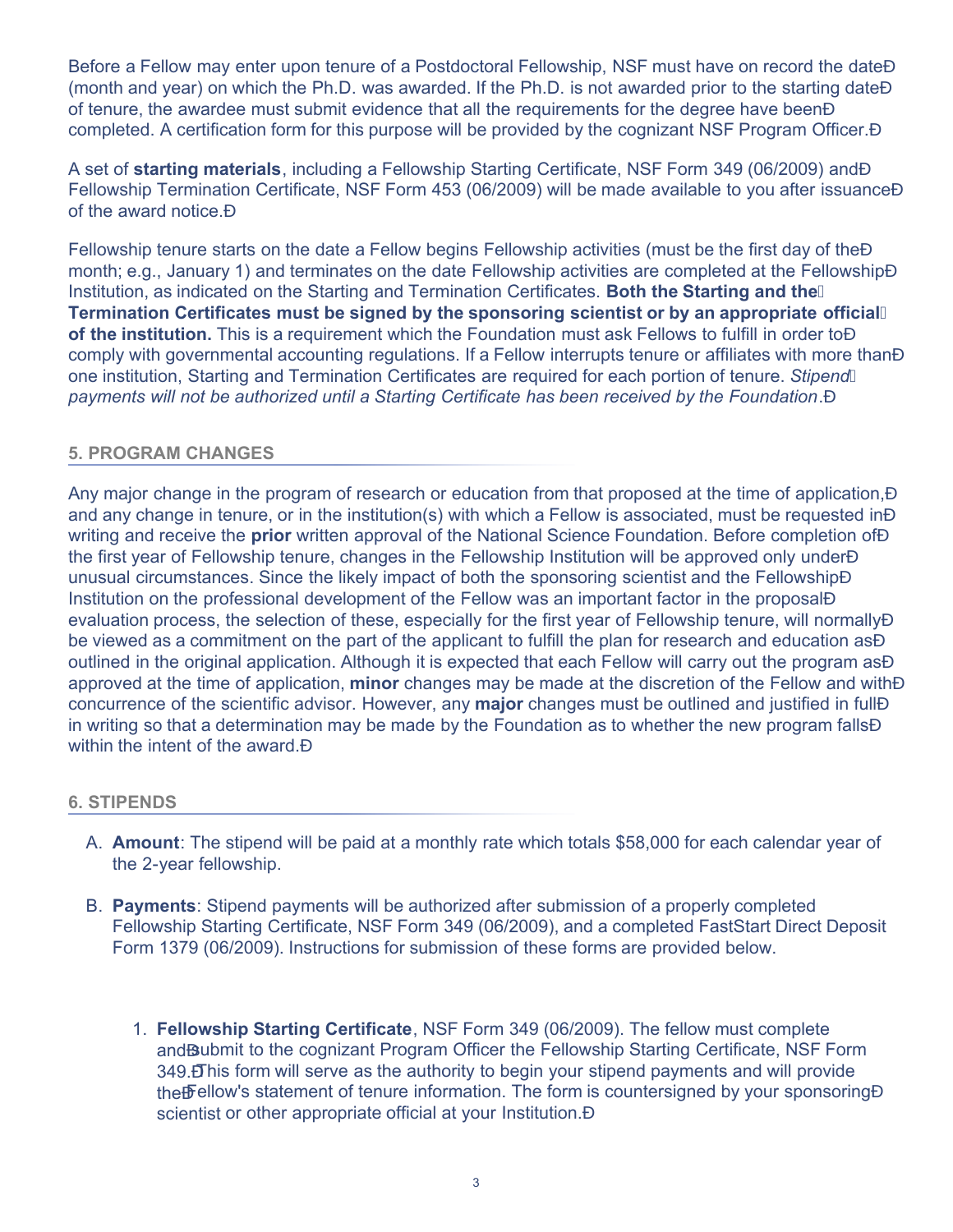2. **FastStart Direct Deposit Form**, NSF Form 1379 (06/2009). In order to receive paymentsA from the Fellowship, the Fellow must complete the FastStart Direct Deposit Form, NSF Form 1379.

The form must be signed and submitted directly to the NSF Division of Financial Management (DFM) by: fax (703) 292-9006 or mail to:

# **National Science Foundation DFM Accounts Payable Section 4201 Wilson Blvd., Stafford II, Rm. 605 Arlington, Virginia 22230**

The Fellow should insert the name of the cognizant Program Officer at the top of the  $\acute{\text{A}}$ form. The Fellow's home address should be provided, as well as the name of their bankA located in the United States. The Fellow's signature is required as it certifies the accuracy of the information contained on the form and states that the individual has read the Privacy Act Statement. Á

# **No funds will be released to the fellow without submission of this information.**

- 3. **The first stipend** will be paid as soon as possible after the completed forms are received by the Foundation. Although every effort will be made to process the first payment immediately A upon receipt of the Starting Certificate and the FastStart Direct Deposit Form, it may not be received until five to seven weeks after the start of the Fellowship tenure. It will therefore be necessary for the Fellow to make full financial provision for this interim period. Fellows are encouraged to make arrangements for accounts prior to the start of their fellowship tenure, so that initial processing may proceed without delay. In addition, Fellows are advised to use the same account for the entire period of their fellowship tenure, as any changes may involve  $\acute{\rm{A}}$ significant delays in the processing of stipends. A
- 4. **Any changes or interruptions** in stipend payment or any other miscellaneous actions should be requested and described on the **Fellowship Action Form**, NSF Form 383 (06/2009), also made available with the starting materials.

#### C. **Delayed or Lost Stipend Payment**

If an anticipated stipend or other Fellowship payment is not received on time, the Fellow should notify the cognizant NSF Program Officer immediately. If the payment in question has posted for A payment but was not received, inquiry should be made at the Fellow's bank to see if the payment can be traced. If it is still missing after a week, the Fellow should *write* the Foundation viaA electronic mail or at the address given on page one of this booklet requesting that the payment be stopped and that a replacement be processed. The Foundation will forward the appropriate fiscalA information to the Treasury Department. In addition, an official of the bank should also write the  $\overline{A}$ Foundation stating that the bank did not receive the stipend payment. Such replacement payments usually require at least two months for processing. If the stipend is paid in the meantime, the  $\acute{A}$ Foundation should be notified immediately.

## <span id="page-3-0"></span>**7. OTHER ALLOWANCES**

The annual fellowship allowance of \$28,000 is paid as a lump sum to the Fellow at the beginning of the first and second years of the Fellowship to support Fellowship activities such as: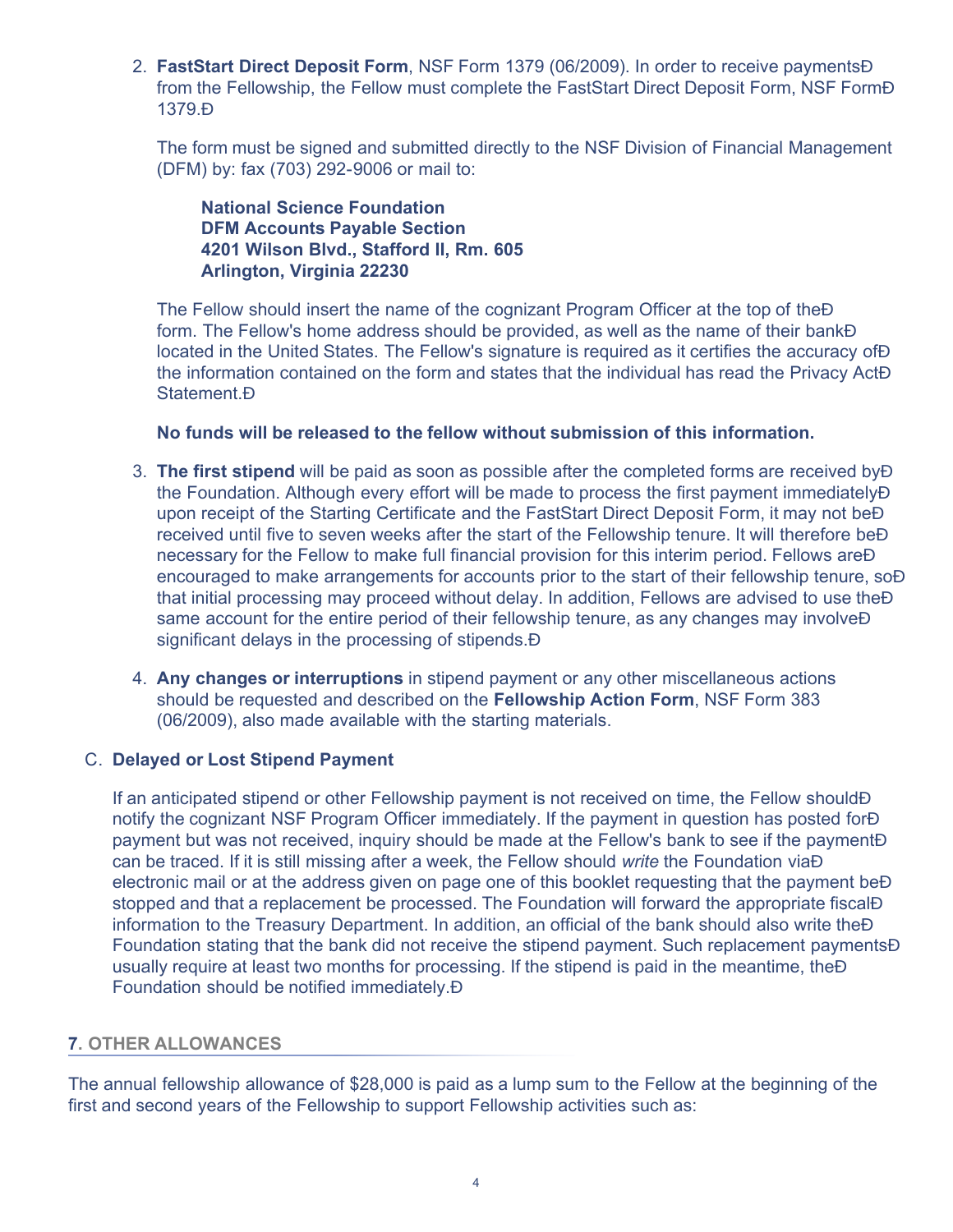expenses directly related to the conduct of the proposed research and broadening participation activities, including but not limited to materials and supplies, use or purchase of equipment, computing resources, publication charges, subscription fees, and travel.

• expenses in support of fringe benefits, including health insurance provided through either a group plan offered by the host organization or an individual plan secured by the Fellow, dental and/or vision insurance, disability insurance, retirement, dependent care, and moving expenses.

NSF considers it appropriate for the fellow's host organization, at the organization's discretion, to make facilities and benefits available. If costs are assessed to the fellow, funds from the fellowship allowance may be utilized for this purpose. In such cases, the fellow would pay the benefits to the host organization. NSF cannot pay the organization directly, and is not responsible for any charges incurred by or on behalf of the fellow.

If a fellowship is terminated early, the fellow must return unused fellowship allowance funds to NSF. Generally, the fellow would return a prorated portion of the allowance. As an example, if the fellowship were terminated after 6 months, \$14,000 of the \$28,000 annual allowance would be returned. However, exceptions for such things as equipment purchases may be considered, and should be discussed with the cognizant NSF program officer.

## <span id="page-4-0"></span>**8. PROJECT REPORTS**

## A. **Interim Reports**

Fellows are required to submit an interim report electronically 3 months after start of the first year of the fellowship, via the Project Report System in [Research.gov.](http://www.research.gov/) The purpose of this report is to determine if the project is developing as proposed. If significant changes in the project occur, formal notifications should be submitted via Fastlane. The NSF Fastlane system may be accessed at<https://www.fastlane.nsf.gov/fastlane.jsp>. See Section 5, Program Changes, for additional information.

## B. **Annual Reports**

- 1. **Submission Requirement**. Fellows are required to submit annual project reports electronically via the Project Report System in Research.gov.
- 2. **Content of Annual Project Reports**. The content requirements for annual project reports are specified in the Research.gov system and may be supplemented in the award document.
- 3. **Timing of Annual Project Reports**. Unless otherwise specified in the award, annual project reports shall be submitted at least 90 days prior to the end of each 12-month award period. It should be noted that the final annual report serves as the project's final report and must be submitted in accordance with section C below. Continued funding for the second and third years of the Fellowship will be contingent on the approval of annual project reports, and it is the Fellow's responsibility to ensure that annual reports are submitted in a timely fashion so that stipend payments are not interrupted.

# C. **Final Project Reports**

1. **Submission Requirement**. Unless otherwise specified in the award, the Fellow shall submit a Final Project Report within 90 days following the expiration date of the award via the Project Report System in [Research.gov.](http://www.research.gov/)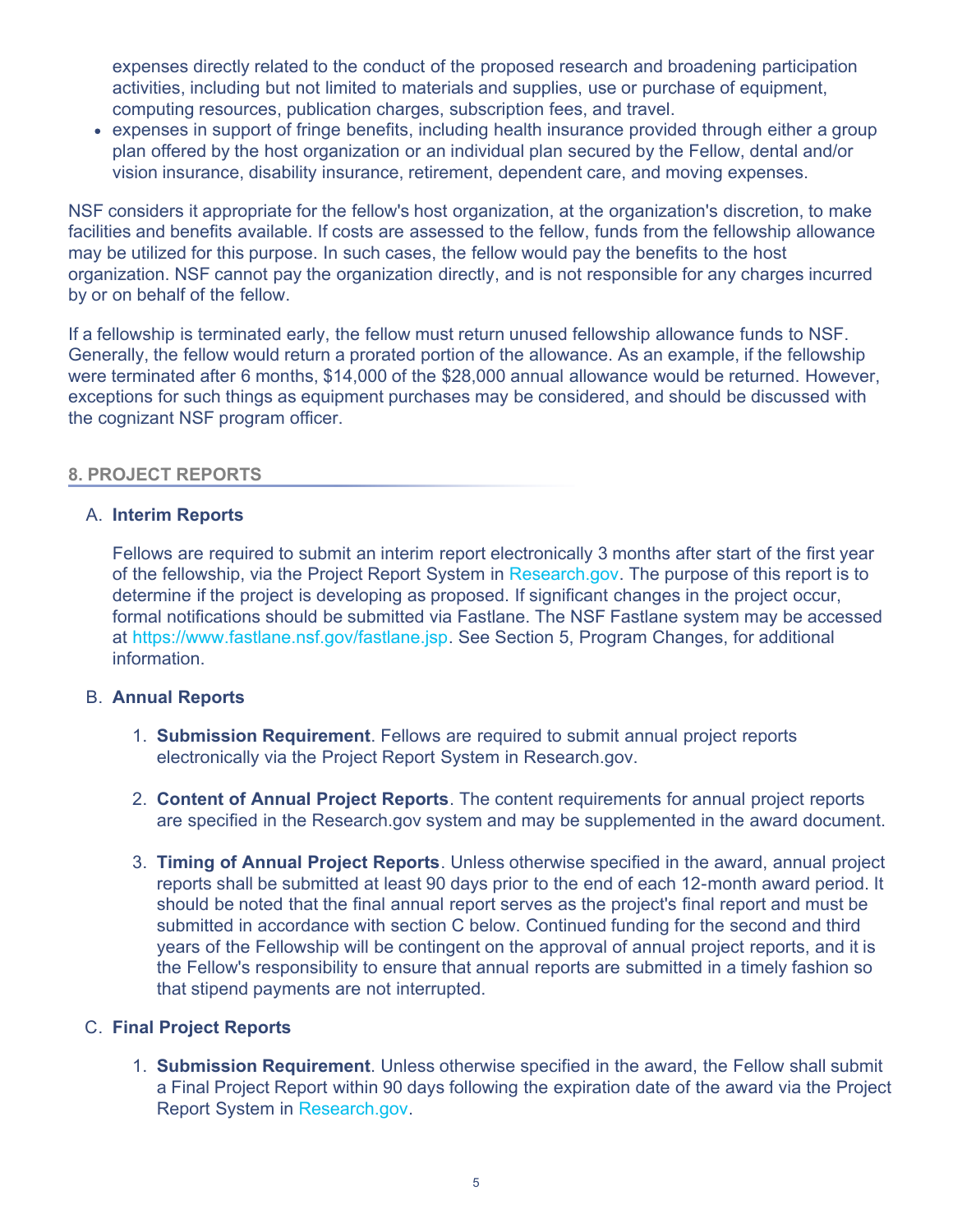- 2. In addition, at the end of the Fellowship tenure period, Fellows must submit (by fax or email) to the cognizant NSF Program Officer the Fellowship Termination Certificate and Grant Fiscal Report, NSF Form 453 (06/2009).
- 3. The Foundation would be pleased to receive an account of the Fellow's progress at any time, especially if there are particularly significant developments during a given Fellowship year.

# D. **Project Outcomes Report for the General Public**

Within 90 days following expiration of the grant, a project outcomes report for the general public must be submitted electronically via Research.gov. On the Research.gov homepage, click on "How do I Login?" and then see "How can I submit my Project Outcomes Report" on the right side of the screen. The fellow's project outcomes report will be posted in the Research Spending and Results section of the [Research.gov](http://www.research.gov/) website exactly as it is submitted and will be accompanied by the following disclaimer:

*This Project Outcomes Report for the General Public is displayed verbatim as submitted by the Principal Investigator (PI) for this award. Any opinions, findings, and conclusions or recommendations expressed in this Report are those of the PI and do not necessarily reflect the views of the National Science Foundation; NSF has not approved or endorsed its content.*

Fellows are to ensure that the report does not contain any confidential, proprietary business A information; unpublished conclusions or data that might compromise the ability to publish results in the research literature; or invention disclosures that might adversely affect the patent rights or those of the organization, in a subject invention under the award. Reports are not to contain any private personally identifiable information such as home contact information, individual demographic data or individually identifiable information collected from human research participants.

## <span id="page-5-0"></span>**9. CHANGE OF ADDRESS**

A change in postal and/or electronic mail address should be reported promptly to the Foundation via  $\hat{A}$ electronic mail or in writing at the address on the first page of this booklet. Fellows are also expected to A maintain updated contact information in Fastlane at [http://www.fastlane.nsf.gov,](http://www.fastlane.nsf.gov/) both as the PrincipalA Investigator and Authorized Organizational Representative (AOR) on the fellowship award. Award amendments will be mailed electronically to the AOR email address on file in Fastlane.

#### <span id="page-5-1"></span>**10. FOREIGN TRAVEL**

All travel to be reimbursed from Federal funds must be by U.S. flag carriers, except as noted in C. below. No exceptions can be made to these regulations. Due to the complexity of the travel requirements, Fellows are encouraged to consult with the Fellowship Institution's Sponsored Projects Office or equivalent regarding any travel issues.

## A. **Policy**

1. Expenses for transportation, lodging, subsistence and related items incurred by project personnel and by outside consultants employed on the project, (see AAG Chapter V.B.4) who are on travel status on business related to an NSF-supported project are allowable as prescribed in the governing OMB cost principles. The requirements for prior approval detailed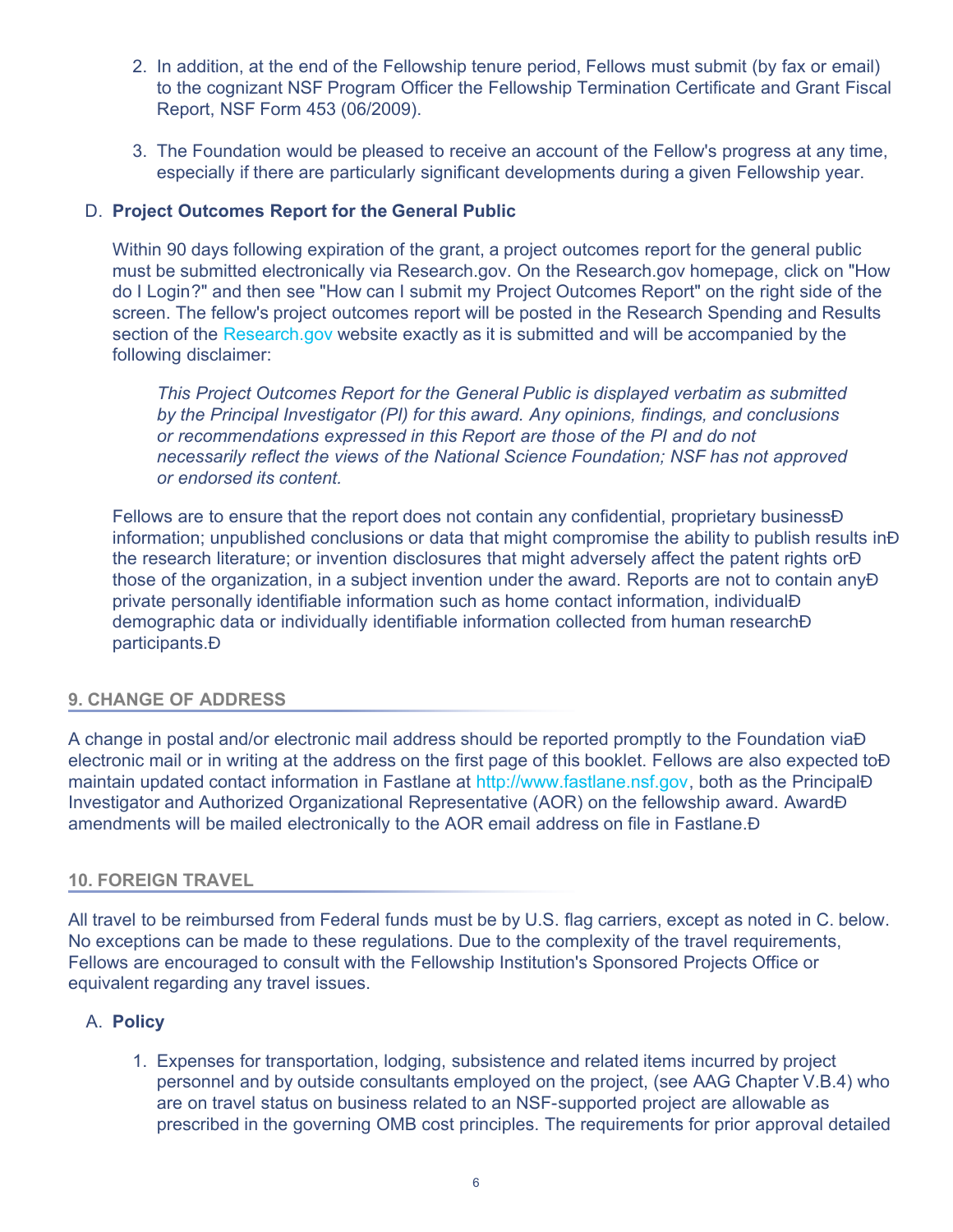in the governing OMB cost principles are waived.

- 2. Except as provided in the governing OMB cost principles, the difference between economy airfare and a higher-class airfare is unallowable. A train, bus or other surface carrier may be used in lieu of, or as a supplement to, air travel at the lowest first-class rate by the transportation facility used. If such travel, however, could have been performed by air, the allowance will not normally exceed that for jet economy airfare.
- 3. Support for the foreign travel of an investigator's dependents is allowable only under the conditions identified in AAG Chapter V.B.4.

# B. **Use of U.S.-Flag Air Carriers**

- 1. **In accordance with the Fly America Act (49 USC 40118),** any air transportation to, from, between, or within a country other than the U.S. of persons or property, the expense of which  $\acute{A}$ will be assisted by NSF funding, must be performed by or under a code-sharing arrangement A with a U.S.-flag air carrier if service provided by such a carrier is available (see ComptrollerÁ General Decision B-240956, dated September 25, 1991). Tickets (or documentation for Á electronic tickets) must identify the U.S. flag air carrier's designator code and flight number.
- 2. **U.S.-flag air carrier**: For the purposes of this requirement, U.S.-flag air carrier service is considered available even though:
	- a. comparable or a different kind of service can be provided at less cost by a foreign-flag air carrier;
	- b. foreign-flag air carrier service is preferred by, or is more convenient for, NSF or traveler; A or
	- c. service by a foreign-flag air carrier can be paid for in excess foreign currency.
- 3. **The following rules apply unless** their application would result in the first or last leg of travel from or to the U.S. being performed by a foreign-flag air carrier:
	- a. a U.S.-flag air carrier shall be used to destination or, in the absence of direct or through service, to the farthest interchange point on a usually traveled route.
	- b. if a U.S.-flag air carrier does not serve an origin or interchange point, a foreign-flag air carrier shall be used only to the nearest interchange point on a usually traveled route to connect with a U.S. flag air carrier.

## C. **Use of Foreign-Flag Air Carriers**

There are certain circumstances under which use of a foreign-flag air carrier is permissible. These circumstances are outlined below:

#### 1. **Airline "Open Skies" Agreements**

A foreign flag air carrier may be used if the transportation is provided under an air transportation agreement between the United States and a foreign government, which the Department of Transportation has determined meets the requirements of the Fly America Act. For information on "open skies" agreements in which the United States has entered, please refer to the GSA website at [http://www.gsa.gov/portal/content/130191](http://www.gsa.gov/portal/content/103191).

**Note on U.S./European Union Open Skies Agreement:** In 2007, the U.S. entered into an "Open Skies" Agreement with the European Union ("EU"). This agreement was modified in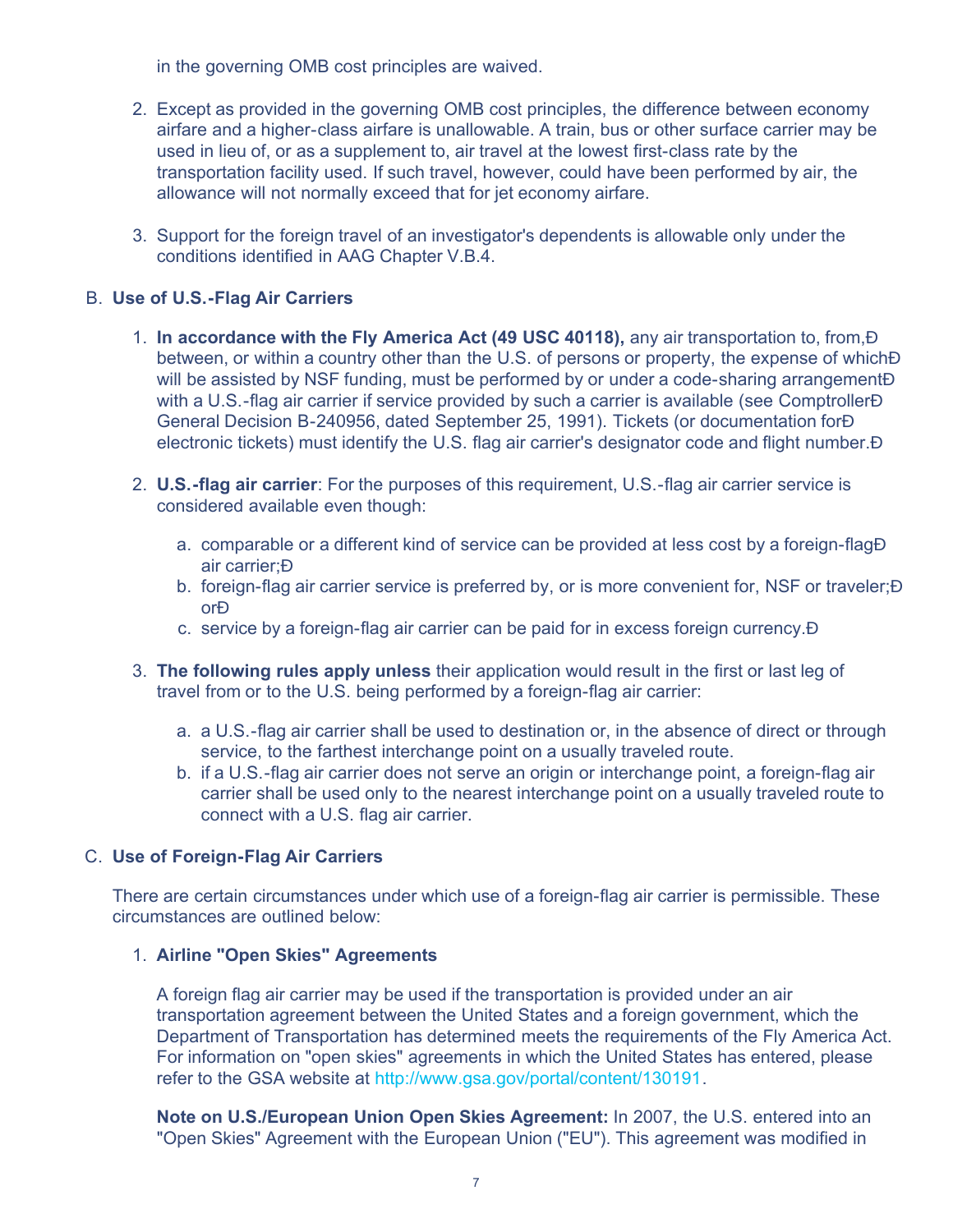June 2010. The current Agreement gives European Community airlines (airlines of Member States) the right to transport passengers and cargo on flights funded by the U.S. government, when the transportation is between: (1) any two points outside the United States; or (2) a point in the United States and any point outside the United States that the EU airline is authorized to serve under the "Open Skies" Agreement.

As of 2011, two significant changes have been made to the U.S. /EU Open Skies Agreement. First, EU airlines are now granted the right to transport civilian agency-funded passengers who are NOT eligible to travel on GSA Airline City Pair Contract fares (e.g., grantees) between a point in the United States and a point outside the United States even if there is a GSA Airline City Pair Contract fare in effect between the origin and destination points. An individual, however, who is traveling on a route for which there is a City Pair Contract fare in effect, and who is eligible for such a fare (e.g., Federal employee), will be required to fly on a U.S. carrier, absent another applicable exception.

Second, under the amended Agreement, EU airlines are now authorized to transport passengers between points in the United States and points outside the EU if the EU airline is authorized to serve the route under the Agreement. This includes flights that originate, arrive, or stop in the EU. Prior to this change, EU airlines were limited to flying passengers between points in the U.S. and points in the EU.

## 2. **Involuntary Rerouting**

Travel on a foreign-flag carrier is permitted if a U.S.-flag air carrier involuntarily reroutes the traveler via a foreign-flag air carrier, notwithstanding the availability of alternative U.S.-flag air carrier service.

## 3. **Travel To and From the U.S on non-European Community Airlines**

Use of a non-European Community foreign-flag air carrier is permissible if the airport abroad is:

- a. the traveler's origin or destination airport, and use of U.S.-flag air carrier service would extend the time in a travel status by at least 24 hours more than travel by a foreign-flag air carrier; or
- b. an interchange point, and use of U.S.-flag air carrier service would increase the number of aircraft changes the traveler must make outside of the U.S. by two or more, would require the traveler to wait four hours or more to make connections at that point, or would extend the time in a travel status by at least six hours more than travel by a foreign-flag air carrier.

## 4. **Travel Between Points Outside the U.S**

Use of a non-European foreign-flag air carrier is permissible if:

- a. travel by a foreign-flag air carrier would eliminate two or more aircraft changes en route;
- b. travel by a U.S.-flag air carrier would require a connecting time of four hours or more at an overseas interchange point; or
- c. the travel is not part of the trip to or from the U.S., and use of a U.S.-flag air carrier would extend the time in a travel status by at least six hours more than travel by a foreign-flag air carrier.

## D. **Short Distance Travel**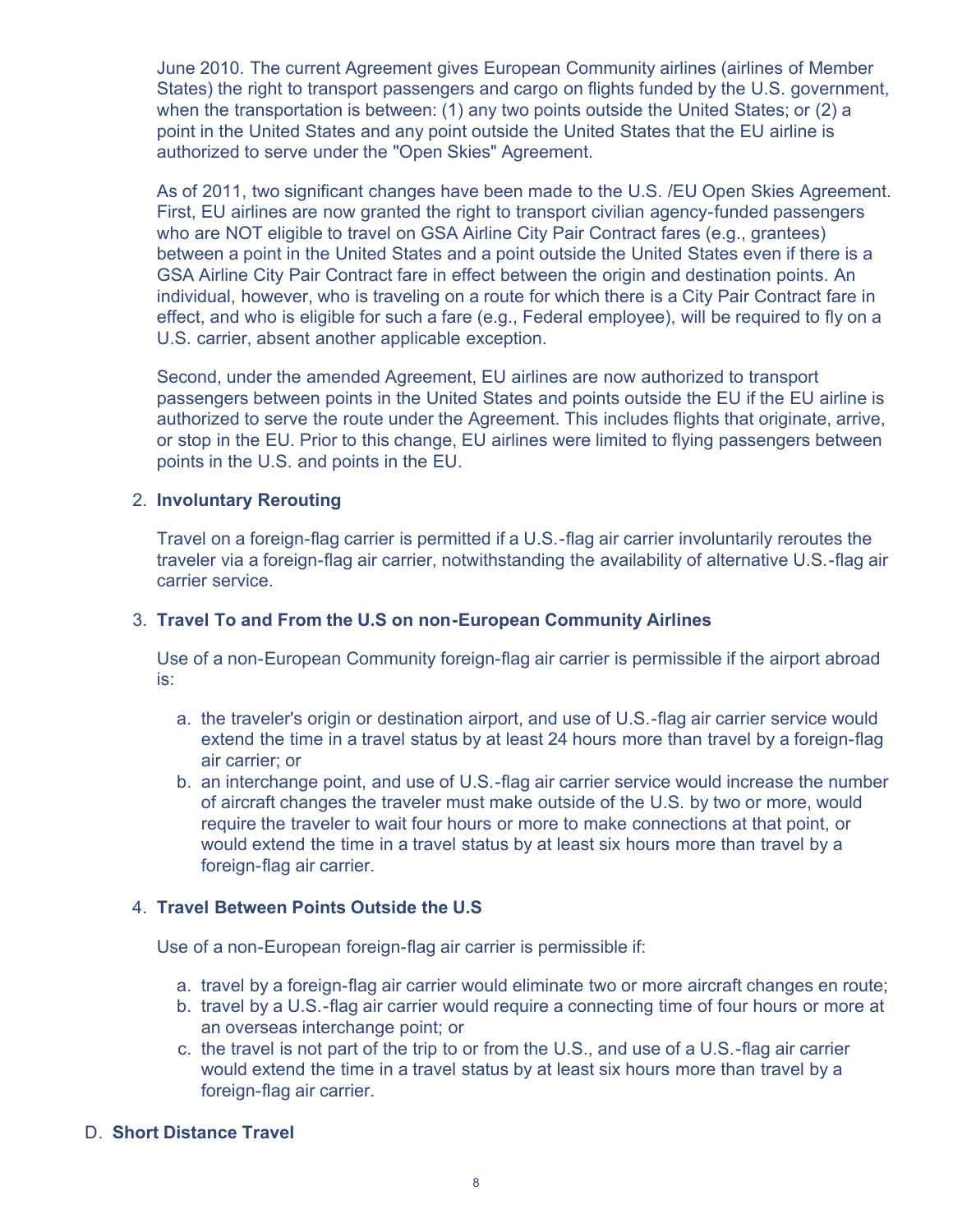For all short distance travel, regardless of origin and destination, use of a foreign-flag air carrier is permissible if the elapsed travel time on a scheduled flight from origin to destination airport by a foreign-flag air carrier is three hours or less and service by a U.S.-flag air carrier would double the travel time.

## E. **Charter Flights**

Because of the risk of catastrophic loss, NSF does not encourage the use of charter flights as a means of mass transportation for groups of scientists and engineers nor does it make arrangements for purchase of charter flight airline tickets.

## F. **Projects in a Foreign Country**

- 1. For awards that include activities requiring permits from appropriate Federal, state, or local government authorities, the grantee should obtain any required permits prior to undertaking the proposed activities.
- 2. The grantee must comply with the laws and regulations of any foreign country in which research is to be conducted. Areas of potential concern include: (1) requirements for advance approval to conduct research or surveys; (2) special arrangements for the participation of foreign scientists and engineers; and (3) special visas for persons engaged in research or studies.

NSF does not assume responsibility for grantee compliance with the laws and regulations of the country in which the work is to be conducted.

3. The grantee also should assure that activities carried on outside the U.S. are coordinated as necessary with appropriate U.S. and foreign government authorities and that necessary licenses, permits or approvals are obtained prior to undertaking the proposed activities.

#### G. **Passports and Visas**

Visa costs are generally allowable expenses that may be charged on an NSF award; however NSF assumes no responsibility for securing passports or visas required by any person because of A participation in an NSF-supported project. For restrictions concerning directly charging visa costs to A an NSF award, see GPG II.C.2.g(vi)(f).

It should be noted that some countries that normally do not require visas for tourists do require special visas for scientists and engineers engaged in research or studies.

## <span id="page-8-0"></span>**11. ADDITIONAL FELLOWSHIP PROVISIONS**

## A. **Length of Tenure**

The AGS Postdoctoral Research Fellowships are awarded for periods up to 2 years, subject to satisfactory progress on the research and educational programs proposed. The tenure of aA Fellowship may be interrupted only with the approval of the Foundation. Interruptions less than  $3\overline{A}$ months need prior approval of the program officer. Under exceptional circumstances and with strong justification, an interruption longer than 3 months may be approved by the program officer  $\acute{A}$ with written justification. The combined interruptions may total no more than 12 months. **The total elapsed time of the Fellowship must not exceed 36 months.**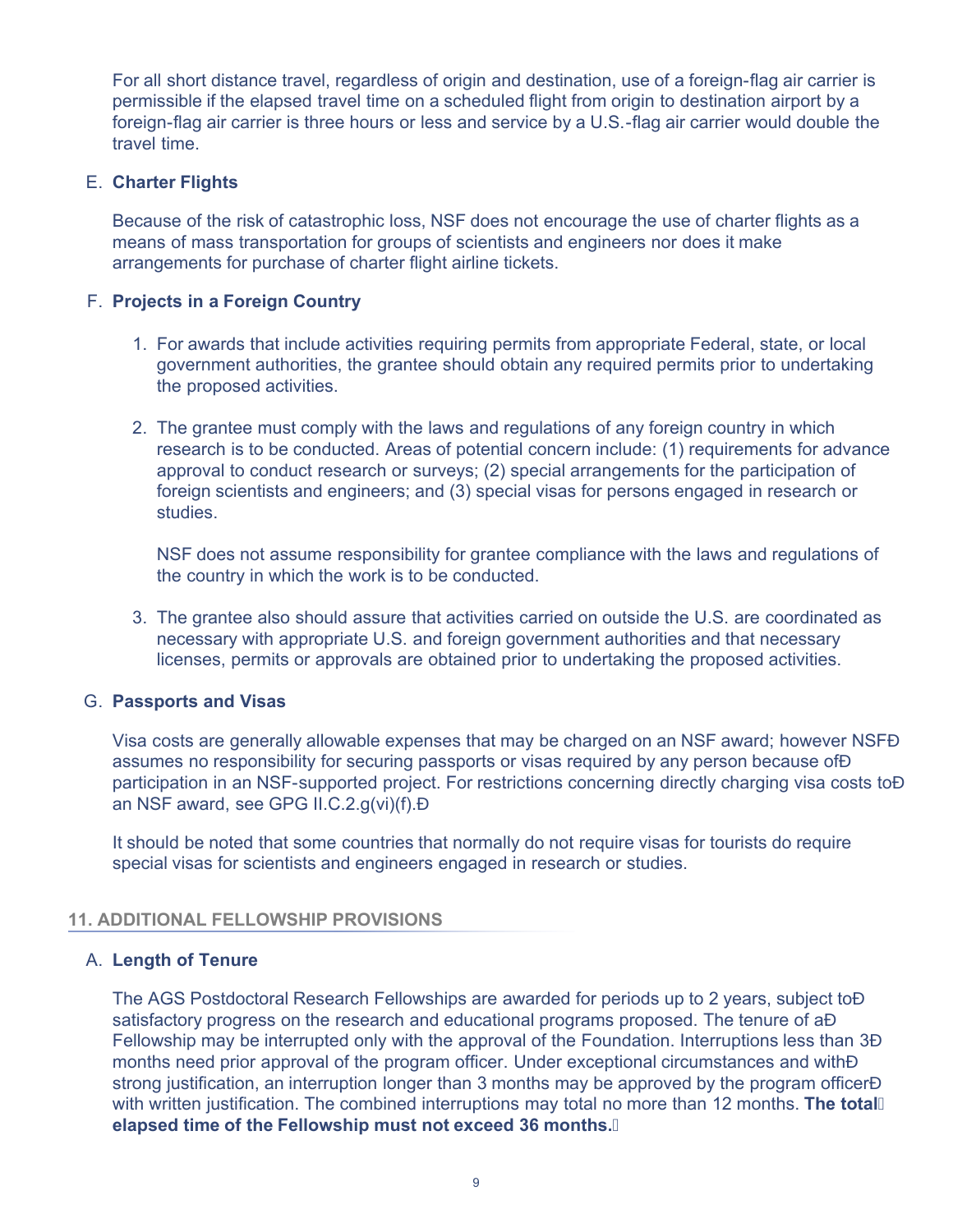The Fellowship is subject to termination if the Fellow discontinues his/her research and educational activities for any reason prior to the end of Fellowship tenure. If a Fellow does not conform to the administrative requirements of the Fellowship Institution, NSF reserves the right to withhold all stipend payments, pending a full explanation.

## B. **Paid Leave**

Within the fellowship period, one month per year of fellowship duration may be used for paid leave, including parental or family leave. The paid leave cannot be used to increase the level of NSF support beyond the duration of the fellowship. NSF enables career-life balance through a variety of mechanisms. For more information, please see<http://www.nsf.gov/career-life-balance/>.

Furthermore, the NSF allows such paid leave to be cited as a justification to request a no-cost extension to extend the time for completion of award activities beyond the initial duration of twentyfour months. However, no additional funds will be allowed to supplement the Fellowship award beyond the total salary support of twenty-four months.

## C. **Extension of Tenure**

Requests for additional funds will not be granted. If, however, additional time beyond the established expiration date of the award is required by the Fellow to assure adequate completion of A the original scope of work within the funds already made available, a formal request must be submitted to NSF via Fastlane at: [http://www.fastlane.nsf.gov.](http://www.fastlane.nsf.gov/) The request must be submitted to A NSF at least 45 days prior to the expiration date of the grant. The request must explain the need for the extension and include an estimate of the unobligated funds remaining and a plan for their Asse. The plan must adhere to the previously approved objectives of the project, and as noted  $\acute{A}$ above, the total duration of the award may not exceed 36 months. Before requesting a No-Cost Extension, note that Fellows may not receive additional compensation while on active Fellowship tenure ([see Section 11. K below\)](#page-0-1).

## D. **Rights to Inventions or Writings**

NSF claims no rights to any inventions or writings that may result from its fellowship A awards. However, Fellows should be aware that NSF, other Federal agencies, or private parties A may acquire such rights through other grant support. Fellows at foreign institutions should be  $\hat{A}$ aware that specific provisions regarding allocations of intellectual property rights apply to particular  $\hat{A}$ countries, and Fellows should be cognizant of any such provisions before commencing work.

## E. **Publications**

Fellows are responsible for assuring that an acknowledgment of NSF support:

1. is made in any publication (including World Wide Web pages) of any material based on or developed from the fellowship-supported research, in the following terms:

*This material is based upon work supported by the National Science Foundation under Award No. (NSF award number).*

2. is orally acknowledged during all news media interviews, including popular media such as radio, television and news magazines.

Fellows are responsible for assuring that every publication of material (including World Wide Web pages) based on or developed under this award, except scientific articles or papers appearing in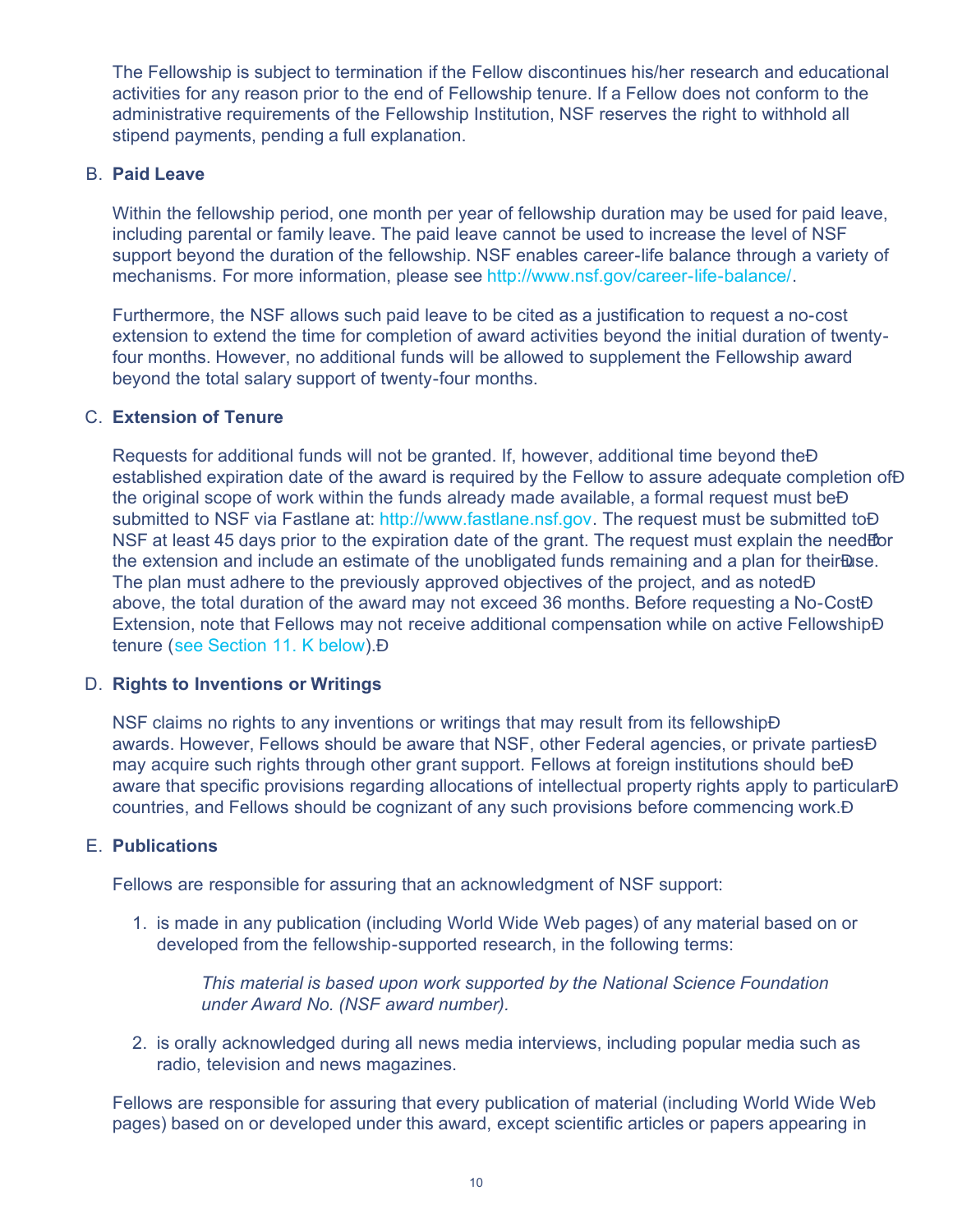scientific, technical or professional journals, contain the following disclaimer:

*Any opinions, findings, and conclusions or recommendations expressed in this material are those of the author(s) and do not necessarily reflect the views of the National Science Foundation.*

Fellows are responsible for assuring that the cognizant NSF Program Officer is provided access to, either electronically or in paper form, a copy of every publication of material based on or developed under this award, clearly labeled with the award number and other appropriate identifying information, promptly after publication.

## F. **Liability**

NSF cannot assume any liability for accidents, illnesses or claims arising out of any work supported by the Fellow's award or for unauthorized use of patented or copyrighted  $\acute{A}$ materials. The Fellow is advised to take such steps as may be deemed necessary to insure or A protect themselves and their property.

## G. **Sharing of Findings, Data and Other Research Products**

Fellows are expected to agree to complete and open sharing of data and material in an expeditious manner. Fellows are responsible for compliance with the following NSF quidelines on sharing of A findings, data, and other research products: A

NSF expects significant findings from research and education activities it supports to be promptly A submitted for publication, with authorship that accurately reflects the contributions of those  $\acute{A}$ involved. It expects Fellows to share with other researchers, at no more than incremental cost/and within a reasonable time, the primary data, samples, physical collections and other supporting A materials created or gathered in the course of the work. It also encourages Fellows to share A software and inventions or otherwise make them or their products widely available and usable. A

Adjustments and, where essential, exceptions may be allowed to safeguard the rights of individuals and subjects, the validity of results, or the integrity of collections or to accommodate legitimate interests of NSF-supported Fellows.

## H. **Government Permits and Activities Abroad**

- 1. For awards that include activities requiring permits from appropriate Federal, state, or local government authorities, the Fellow should obtain any required permits prior to undertaking the proposed activities.
- 2. The Fellow must comply with the laws and regulations of any foreign country in which A research is to be conducted. Areas of potential concern include: (1) requirements for advance  $\acute{A}$ approval to conduct research or surveys; (2) special arrangements for the participation of A foreign scientists and engineers; and (3) special visas for persons engaged in research or  $\acute{A}$ studies. NSF does not assume responsibility for the Fellow's compliance with the laws and A regulations of the country in which the work is to be conducted.
- 3. The Fellow also should assure that activities carried on outside the U.S. are coordinated as necessary with appropriate U.S and foreign government authorities and that necessary licenses, permits or approvals are obtained prior to undertaking the proposed activities.

## I. **Referrals to the NSF Office of the Inspector General**

The NSF Inspector General is responsible for investigating all allegations of fraud, waste, and abuse, as well as allegations of research misconduct in connection with NSF programs and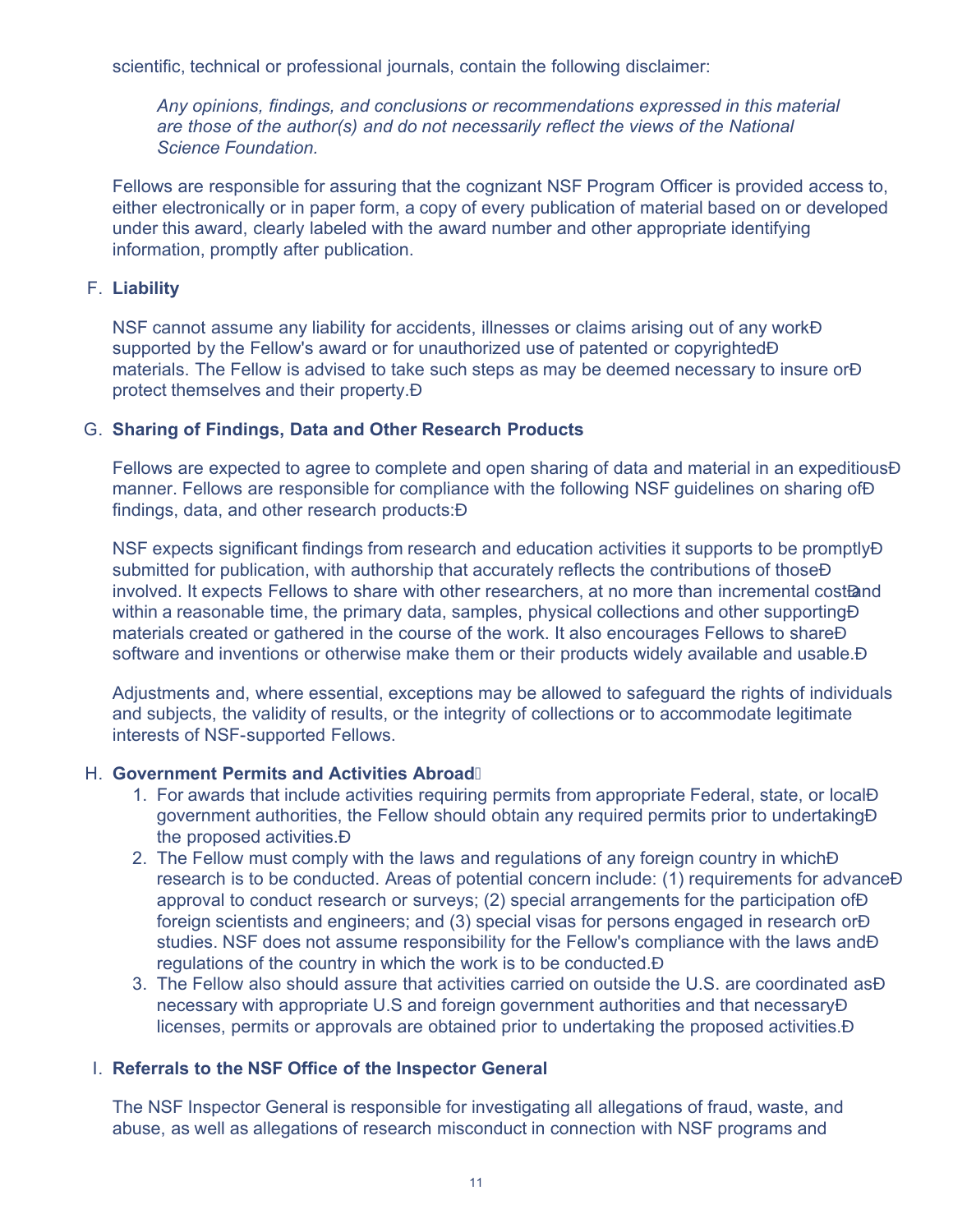operations. The fellow shall promptly refer to the NSF Inspector General (o[ig@nsf.gov;](mailto:oig@nsf.gov) $\overline{A}$ ) [www.nsf.gov/oig](http://www.nsf.gov/oig) or 1-800-428-2189) any allegations or credible evidence of research misconduct A or criminal or civil violation of laws pertaining to misappropriation, fraud, conflict of interest, bribery, gratuity, or similar misconduct involving NSF funds.

## J. **Income Taxes**

No income tax will be withheld from any stipend and the stipend may be considered taxable income. **Provision therefore must be made by the Fellow for payment of any tax, domestic or foreign, when due.**

Fellows may find it helpful to consult the US Internal Revenue Service (IRS) Tax Topic 421: Scholarship and Fellowship Grants and Publication 970: Tax Benefits for Education. These are available at [http://www.irs.gov](http://www.irs.gov/). Specific questions regarding the taxation of Fellowship funding and personal tax liability should be referred to the IRS. As such, NSF will not respond to questions regarding tax issues.

Fellows are not in any sense employees of the National Science Foundation. Therefore, no funds A will be deducted from the stipends; no Social Security taxes will be paid by the Foundation; no W-2A or 1099 forms will be issued; and provision must be made by the Fellow for the filing of any necessary estimate of taxes due and for payment of all income taxes which may become due. statement of funds received (including special allowance) will be issued by the Division of FinancialA Management of the Foundation upon written request of the Fellow. A

The Foundation is unable to supply information concerning the income tax or other tax provisions  $\hat{A}$ of any foreign country. Inquiries should be directed to the authorities in the appropriate countries.

## K. **Supplementary Activities**

During the tenure of the Fellowship the Fellows are expected to devote full time to the program of scientific research and educational activities outlined in their proposal, for which the award was granted. A Fellow may not engage in activities for compensation (except for brief military obligations) or receive another Fellowship or similar award while pursuing Fellowship activities without **prior** approval of the Foundation. Such approval may be granted only under exceptional circumstances.

## L. **Federal and/or Armed Forces Employees**

If, during any part of a Fellowship tenure a Fellow will be a member of the Armed Forces or on leave from a position in the Federal Service, a statement must be filed from a cognizant official of the Government organization involved specifying (1) the funds, if any, that will be made available to the Fellow during tenure and the purpose for which they will be provided, and (2) the funds, if any, that will be made available to the Fellowship Institution on the Fellow's behalf. The Foundation and the Fellow's organization must reach a mutually satisfactory agreement regarding the Fellow's support during tenure before any funds can be provided under the Fellowship.

## M. **Medical Insurance**

No medical or hospitalization program for use in the event of illness or accident involving a Fellow (or dependents) during tenure is provided by the National Science Foundation. Medical or hospital fees may be paid from the annual fellowship allowance.

In the absence of medical and hospital insurance by the institution, it is recommended the Fellows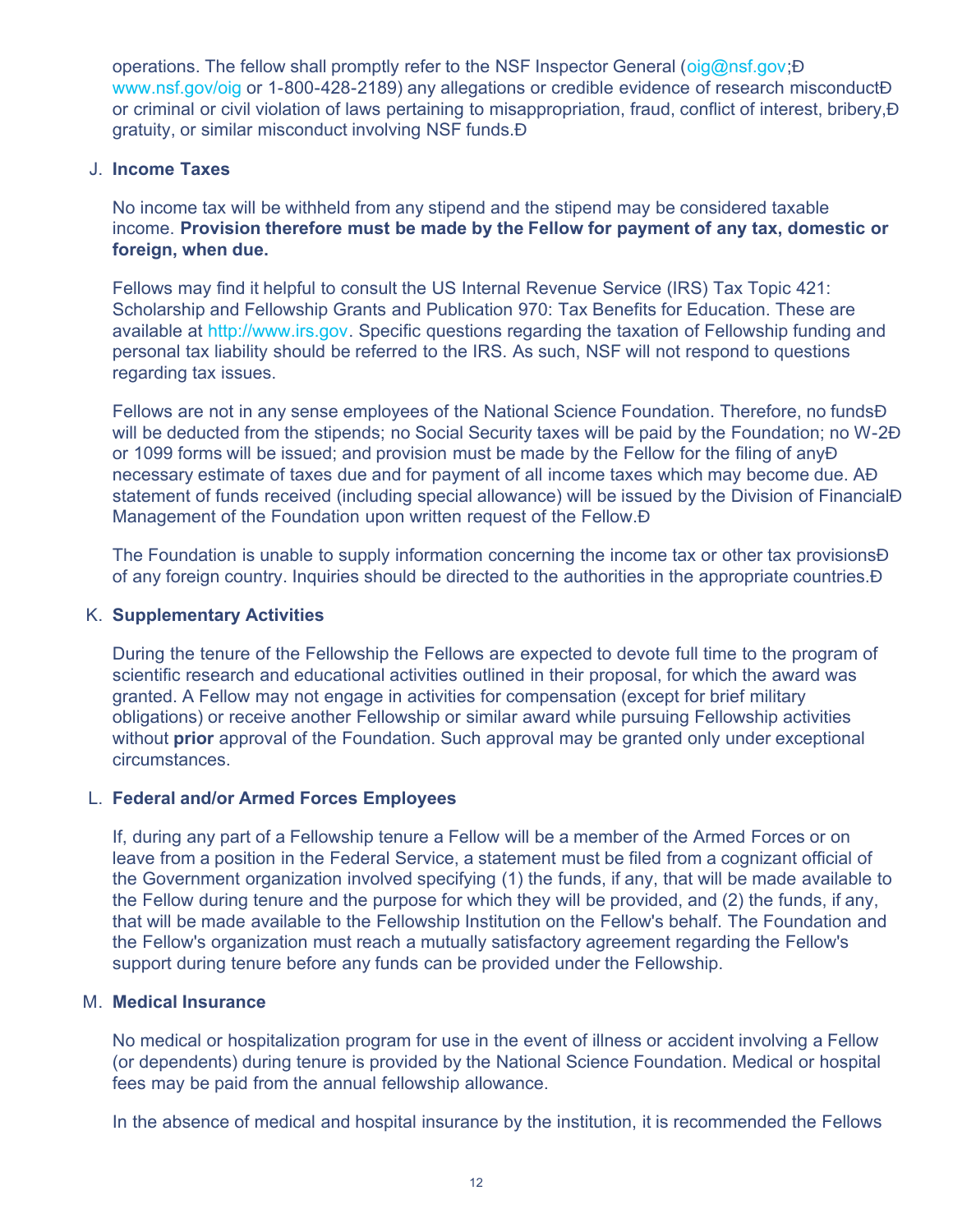continue during tenure any medical insurance programs with which they are affiliated, or if they are not members of any such program, make arrangements to join a medical program which gives a reasonable amount of protection.

#### N. **Future Employment**

The award and acceptance of a Postdoctoral Fellowship does not obligate a Fellow, the National Science Foundation, or the United States Government with regard to future employment or future service of any kind.

## O. **Military Status**

Brief interruption of a Fellowship for duly authorized military service or training will be permitted with prior Foundation approval. Requests for such interruptions of tenure should be directed to the Foundation in writing as soon as plans are final. Interruptions of less than 4 days need no approval.

In the case of a longer interruption resulting from active military service or from certain activities in lieu of service with the regular U.S. Armed Forces, provision can be made for reservations of a Fellowship (or the balance of it), and reinstatement of the unused portion at a later date. In such cases Fellows should notify the Foundation immediately in writing of their plans, and request further instructions.

#### P. **Veterans' Benefits**

As a result of the enactment of P.L. 91-219, effective March 26, 1970, educational benefits payments from the Veterans Administration may now be received concurrently with and supplementary to Fellowship payments from the National Science Foundation.

#### Q. **Special Considerations**

A number of situations frequently encountered in the conduct of research require special information and supporting documentation before starting tenure. Among these are the following, some mandated by Federal law:

- 1. research which has an actual and/or potential impact on the environment;
- 2. research at a registered historic or cultural property;
- 3. research involving the use of *in vitro* generated recombinant DNA molecules;
- 4. research involving the use of human subjects, hazardous materials, vertebrate animals, or endangered species.

Fellows must provide information on the status of any special permissions, clearances or provision related to the above items before beginning tenure. Assessment of environmental impact will be required when appropriate. Specific guidance on the need for such additional documentation may be obtained from the Fellowship Institution's Research Administration Office or the NSF *Award & Administration Guide*.

## <span id="page-12-0"></span>**12. TERMINATION OF FELLOWSHIP**

A **Fellowship Termination Certificate**, NSF Form 453 (6/2009), will be made available in the materials sent with the award notice. This certificate must be signed by an appropriate official at the FellowshipA Institution, and should show the date the Fellow actually completed Fellowship activities; the Fellowship will be considered to have terminated as of that date. When a Fellow affiliates with more than one  $\acute{\text{A}}$ institution, a Termination Certificate is required from each institution. Submission of this certificate is